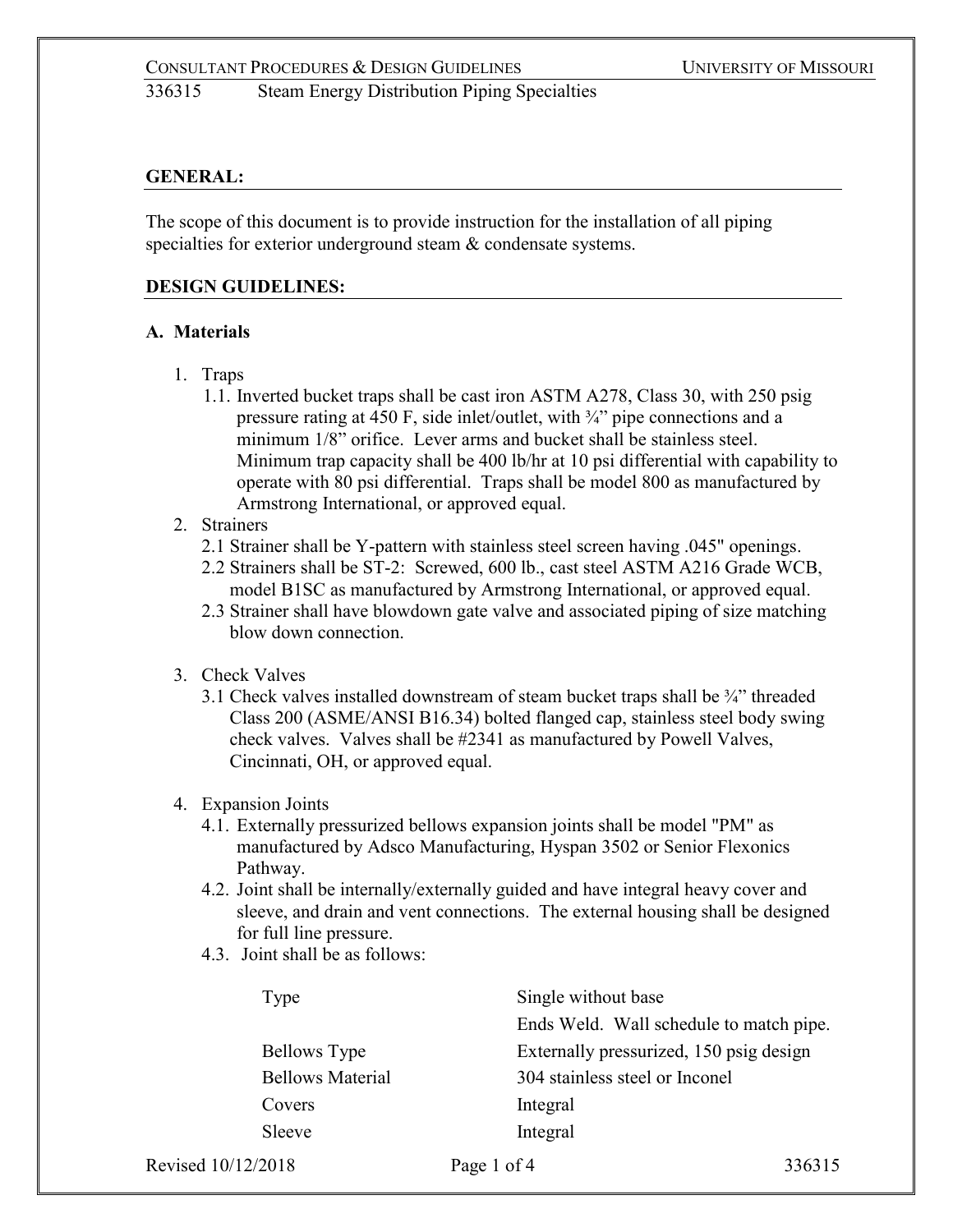## CONSULTANT PROCEDURES & DESIGN GUIDELINES UNIVERSITY OF MISSOURI

336315 Steam Energy Distribution Piping Specialties

| Cycles                    | 1000                                                                                                            |
|---------------------------|-----------------------------------------------------------------------------------------------------------------|
| Maximum Thrust Area       | 148 sq. in. for $10"$ joint<br>84 sq. in. for 8" joint<br>50 sq. in. for $6"$ joint<br>22 sq. in. for 3" joint  |
| Maximum Axial Spring Rate | $410$ lb/in for $10$ " joint<br>1385 lb/in for 8" joint<br>525 lb/in for $6"$ joint<br>$674$ lb/in for 3" joint |

- 4.4 Joints shall be precompressed at the factory for the design travel and shipped with suitable restraining devices to permit proper installation of joint in cold line. Provide for possible joint extension of at least 10% of rated travel. Joints shall include integral flow restrictor.
- 4.5 Joints and guides shall be properly cleaned and painted with manufacturer's standard finish.

## 5. Sump Pumps

- 5.1. Sump Pump shall be high-temperature, automatic, submersible, non-clog, centrifugal sewage pump designed for continuous 200F liquid applications with suction strainer, and two vane open impeller. Pump shall have cast iron housing, 416 stainless steel shaft, 304/316 SS hardware, and cast iron impeller, with pump out vanes on backside.
- 5.2. Pump shall be 115V with 2" NPT discharge, integral float switch and 3-wire cord and plug.
- 5.3. Pump shall be Zoeller BN2137 high temperature sump pump, or approved equal.
- 6. Pressure Gauges
	- 6.1. Pressure gauges shall be installed as before every main line steam valve. Coordinate gauge locations with owner.
	- 6.2. Pressure gauges shall be 1% accuracy with stainless steel movement, black phenolic or aluminum alloy case, 4-1/2" diameter dial and 1/2" NPT connection. Gauges shall be by Ashcroft, Palmer, Trerice, Weiss or Weksler.
	- 6.3. Bourdon tube shall be stainless steel.
	- 6.4. All gauges shall have 1/2" carbon steel bar stock needle valve suitable for steam service.
	- 6.5. Gauges used on steam service shall be protected with pigtail siphons.
	- 6.6. Gauge scale range shall be as follows:
		- 6.6.1. Steam: 0 100 psig
		- 6.6.2. Condensate  $0 100$  psig
- 7. Pipe Penetration Sealing Assembly
	- 7.1. Pipe penetration sealing assembly shall be model "T" Link-Seal Modular Seal as manufactured by PSI-ThunderLine Corporation.
	- 7.2. Sealing assembly shall be modular, mechanical type, consisting of inter-locking synthetic rubber links shaped to continuously fill the annular space between the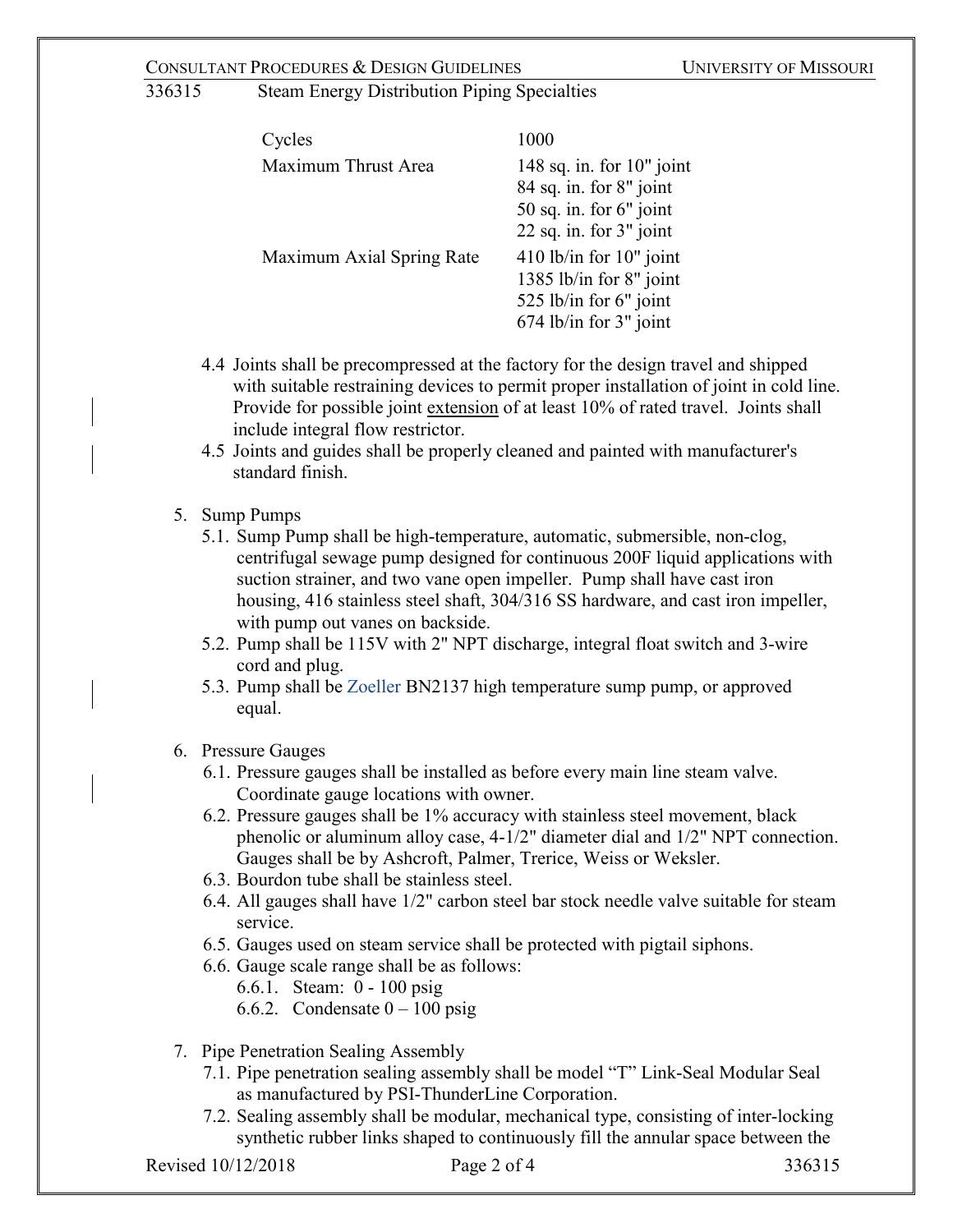# 336315 Steam Energy Distribution Piping Specialties

pipe and the wall opening. The elastomeric element shall be sized and selected per manufacturer's recommendations and have the following properties as designated by ASTM:

For High Temperature or Fire Seal Applications (-67°F to 400°F)  $SILICONE = ASTM D2000 M1GE505.$ 

- 8. Vent Cap
	- 8.1. Furnish and install vent caps in steam chases entering buildings, next to the building.
	- 8.2. Caps for pipe vents shall be mushroom type with cast aluminum body, brass mesh screen, and 4" NPT connection, catalog number 11740 as manufactured by Preferred Utilities, Danbury CT, or approved equal.
- 9. Flexible Connector
	- 9.1. Flexible connectors for compressed air piping shall be bellows type installed in strict accordance with manufacturer's instructions and pressure temperature ratings.
	- 9.2. Metal bellows type connector shall consist of 300 series stainless steel bellows surrounded and supported by 300 series stainless steel braid, complying with ISO Standard 10380, with seamless or butt welded annular Type X and high flexibility Type I construction. Connector shall be 3" diameter, rated for 3" offset motion at no less than 50,000 cycles at working pressures to 290 psig at 70°F. Burst pressure shall be no less than 1500 psig. Connector shall have live length no less than 24" with female union ends. Connector shall be American BOA PARRAP or approved equal.

# **B. Installation**

- 1. Traps shall be located in an easily accessible area.
- 2. Do not install pumps until manholes are cleaned of all dirt and debris.
- 3. Pressure gages should be installed so as to be visible and accessible.
- 4. Steam drip legs and traps shall be installed at all low points in the system. Drip legs shall be full pipe size for 4" pipe and smaller and a minimum of 4", but not less than half the pipe diameter for lines larger than 4". Length of drip legs shall be  $1-1/2$ times the main diameter but not less than 10". Steam line drip leg pipe shall be Schedule 80. All traps and related valves shall be easily accessible from floors.
- 5. To insure proper expansion joint alignment the piping shall be made up "solid" and anchored and then a section of pipe shall be cut out and joint welded into the pipe line.
- 6. Pressure, temperature, maximum overall length, and travel of expansion joints shall be as needed.